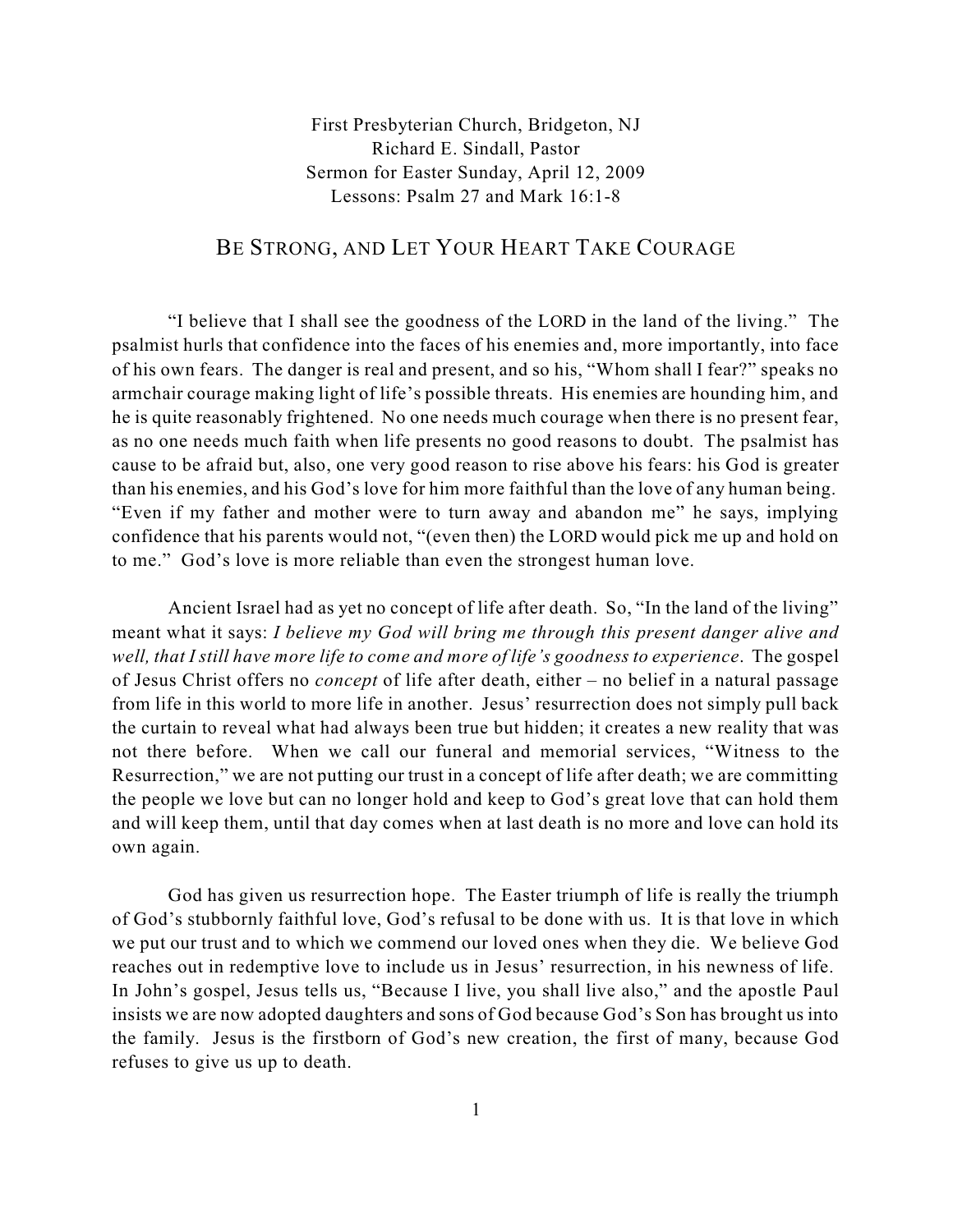It is a struggle to live our resurrection hope in the face of life's present realities. In this world, all things die and pass away. Everything that has a beginning comes to an end, whether or not it has achieved its goal and purpose for being. For, say, an insect, that goal may be simply to reproduce before dying, and so the insect that fails to reproduce drops out of the genetic future of the species. But we are not insects, and God has made us for life that is abundant and filled with meaning. Because human life is so complex, with so many relationships and responsibilities, so many ways in which our lives are shared with others, life for us is always unfinished business. In this way, our personal stories are all like the Easter story in the Gospel of Mark: unfinished.

Christians were quick to see that Mark has no conclusion, no ending. The women go to Jesus' tomb and find it empty. The messenger from God tells them Jesus has risen, but they do not see him. Their instructions are to tell the disciples, including Peter, but Mark says the women tell no one because they are frightened. Then, suddenly, that's it. Where's the next paragraph? Mark's gospel ends abruptly with a word that means "for." For what?

I point out the clipped ending of Mark because it fits with our lives. Like those women, we have heard the message of Jesus' resurrection, but also like them where the story is cut off, we have not seen him risen. We live on the Saturday side of Easter, except that we have the promise. Jesus says, "Because I live, you shall live also."

You matter very much to God, not because you are better than other people or may even have stronger faith than most, but because God loves you. Love is not the same as a stamp of approval, but it does respect the one loved as the person she or he is, and love does grant dignity to you. What God wants is for you and me to trust that love enough to loosen our grip on pride, fear, resentment, and shame. Now, you might think I would say pride, fear, and resentment have us in *their grip*, which is true, but pick up a small child and sometimes the child you hold clings even more tightly to you. Likewise, I grip the fears that have grabbed me, and sometimes I hold them more tightly and persistently than they could hold me if I would just let go.

Many things hold us in their grip even long after their time has passed or could have passed if we would allow it: experiences of shame, doubts about ourselves, failures along the way (in school, in athletics, in dating), the judgments other people have passed upon us, fantasies that if we could only do this or achieve such-and-such life would be good, pride of possession, guilt about countless duties we can never fulfill well enough to make ourselves feel worthy or commendable. The problem comes when we grip those things back even harder than they hold us, when we will not let go. With God's grace comes the freedom to loosen our grip, bit by bit, until finally we can let go.